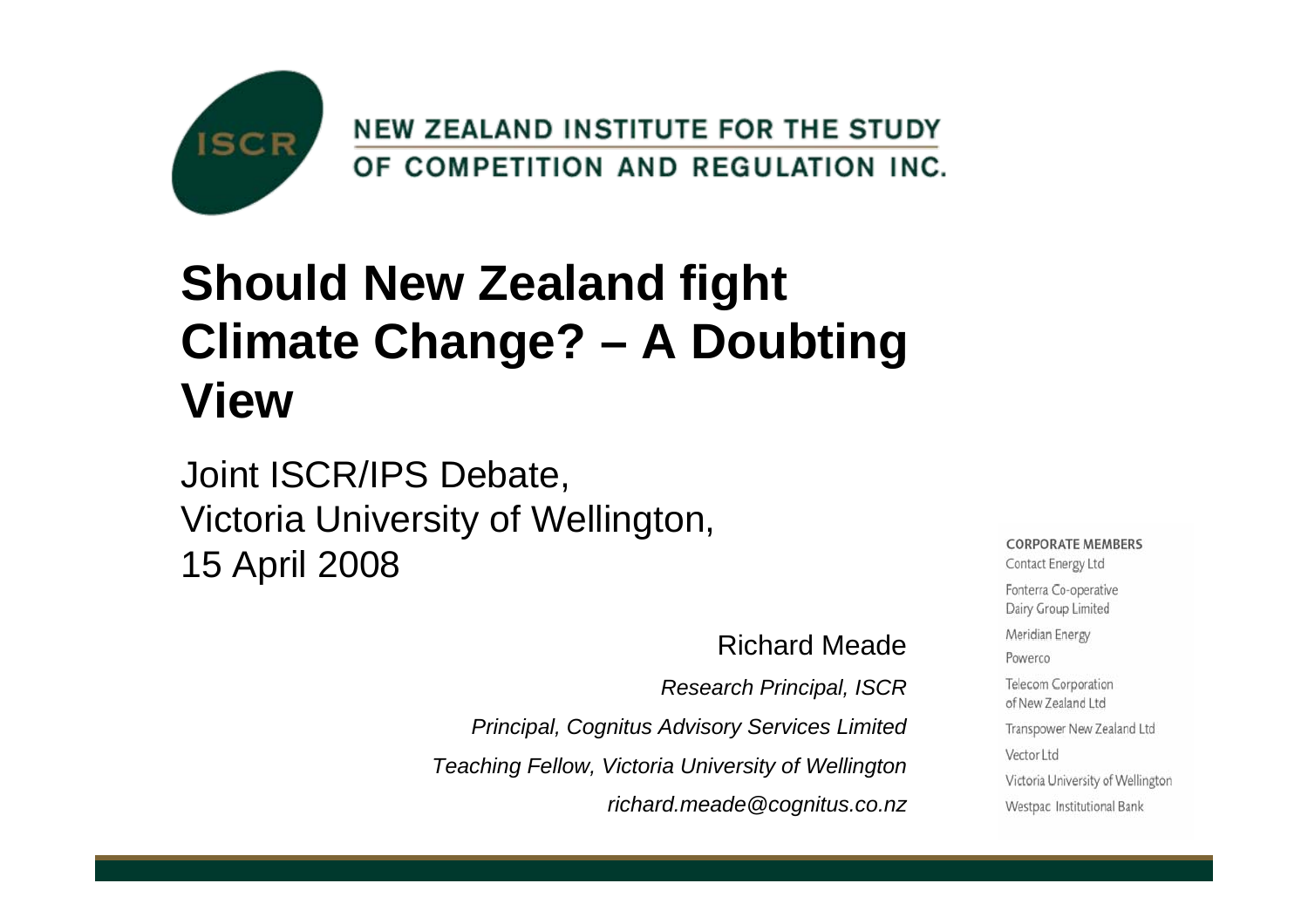# **Introduction**

- Take the science of climate change and the need for an international response to climate change as givens  $\rightarrow$  focus only on New Zealand
- $\bullet$  In just 15 minutes, question whether:
	- Climate change is uniformly bad for New Zealand
	- New Zealand can fight climate change
	- New Zealand should fight climate change
	- New Zealand can influence those who can fight climate change
	- New Zealand stands to benefit from fighting climate change

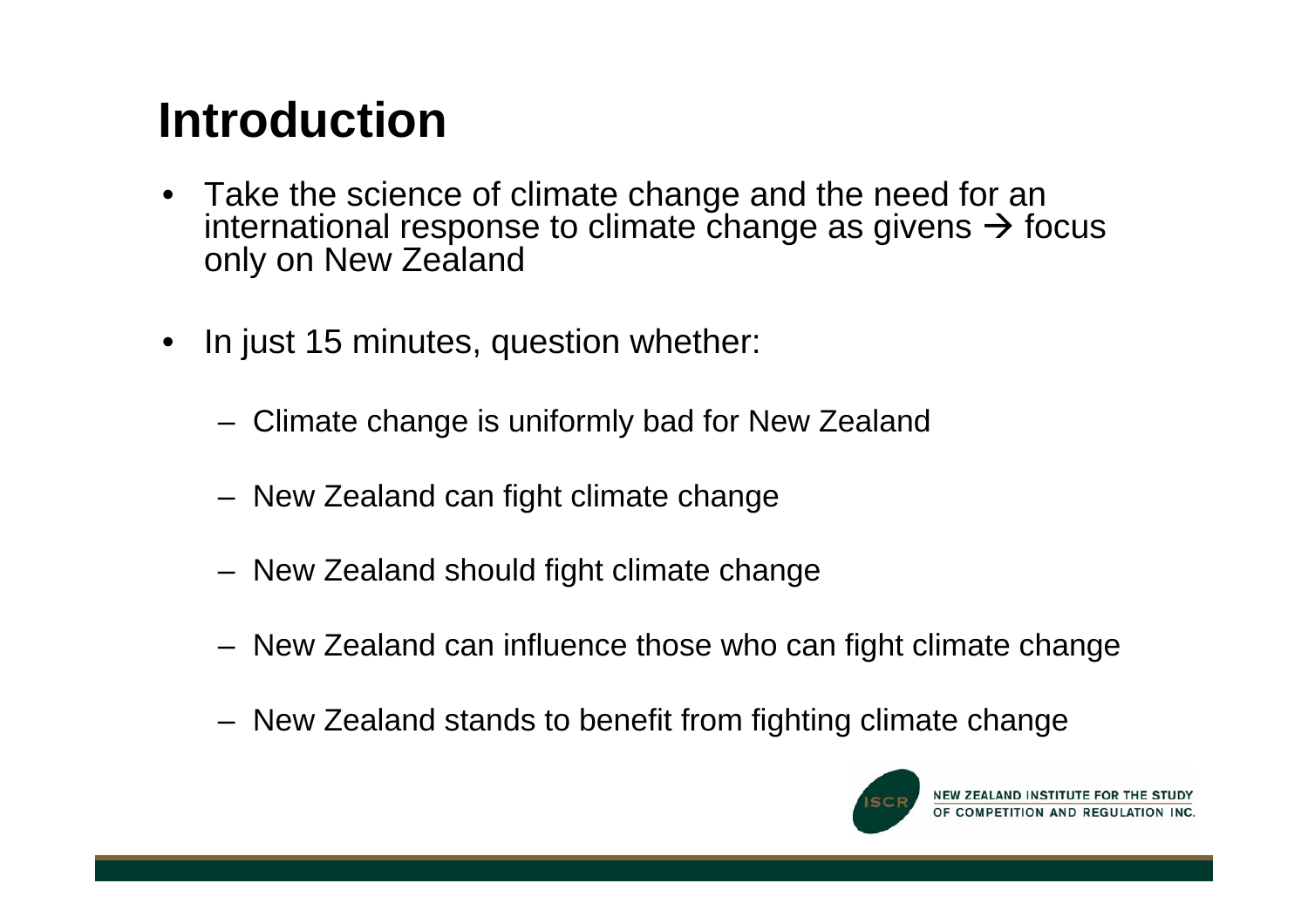# **Is Climate Change All Bad for New Zealand?**

- • NIWA's negative scenarios get most of the airplay, but what about:
	- – Longer growing seasons for agriculture and forestry in the south and west
	- Better inflows for hydro generation
	- Warmer winters with less related deaths, and reduced demands on electricity system
	- Increased pine forest growth in the south and west
	- More widespread winegrowing, and better reds …
	- Karori becoming prime coastal property …
- • Importantly, gradual and considered adaptation will both mitigate adverse impacts and create opportunities

In short, there is good news as well as bad news

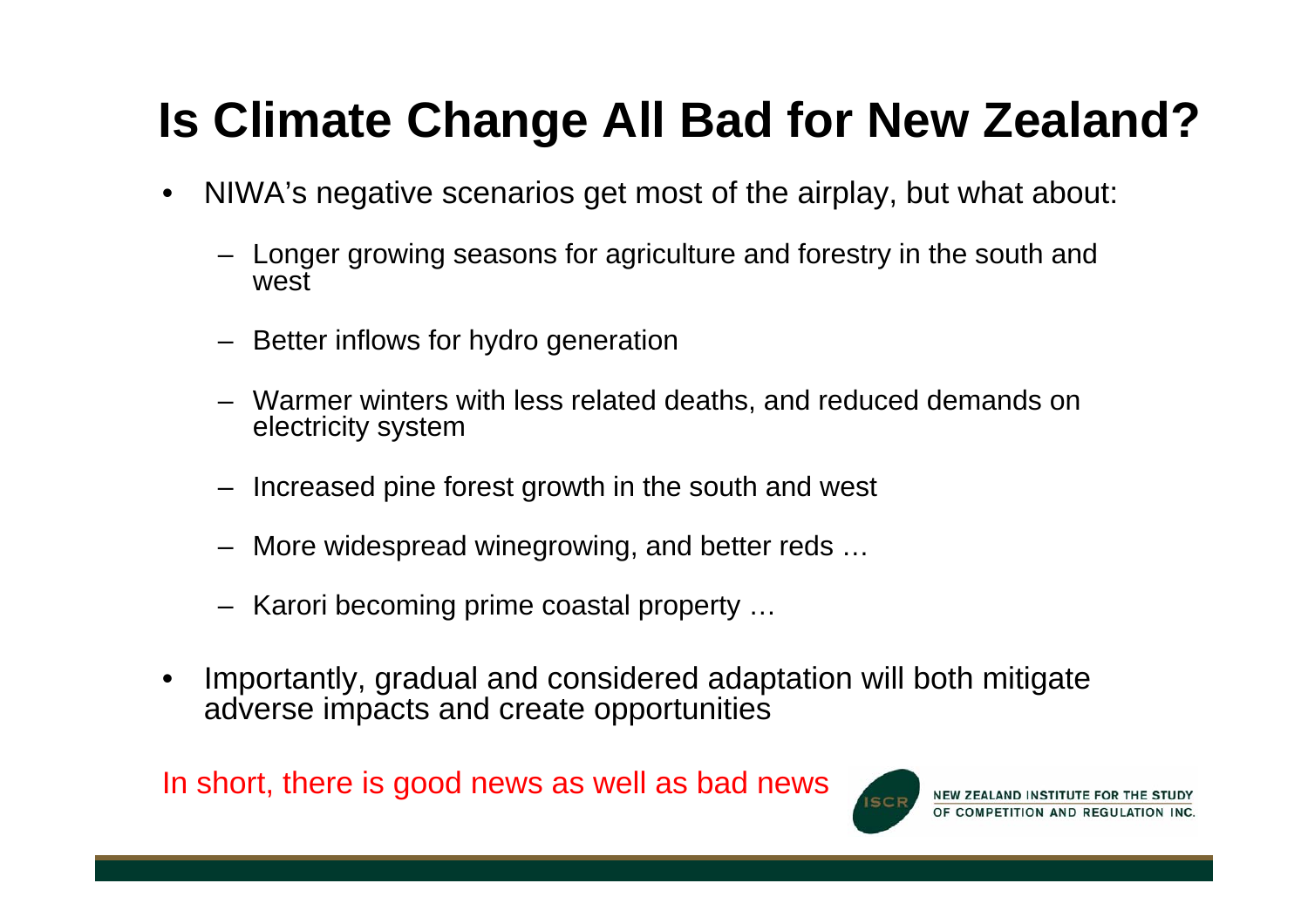# **Is Climate Change All Bad for New Zealand?**

What does an extra 3°C look like

| <b>Where</b>   | +3°C means same average   +3°C makes July look<br>temperature as | <b>like</b>    |
|----------------|------------------------------------------------------------------|----------------|
| Invercargill   | <b>Blenheim</b>                                                  | September      |
| <b>Dunedin</b> | Wanganui                                                         | Late August    |
| Christchurch   | Auckland                                                         | September      |
| Wellington     | Kaitaia                                                          | Late August    |
| Auckland       | Sydney                                                           | Late September |

Sources: NIWA for New Zealand average temperatures, www. Eurometeo.com for Sydney

Ecosystem changes may well result, but not always bad ones, and perhaps even better ones might arise (particularly if adaptation is assumed)

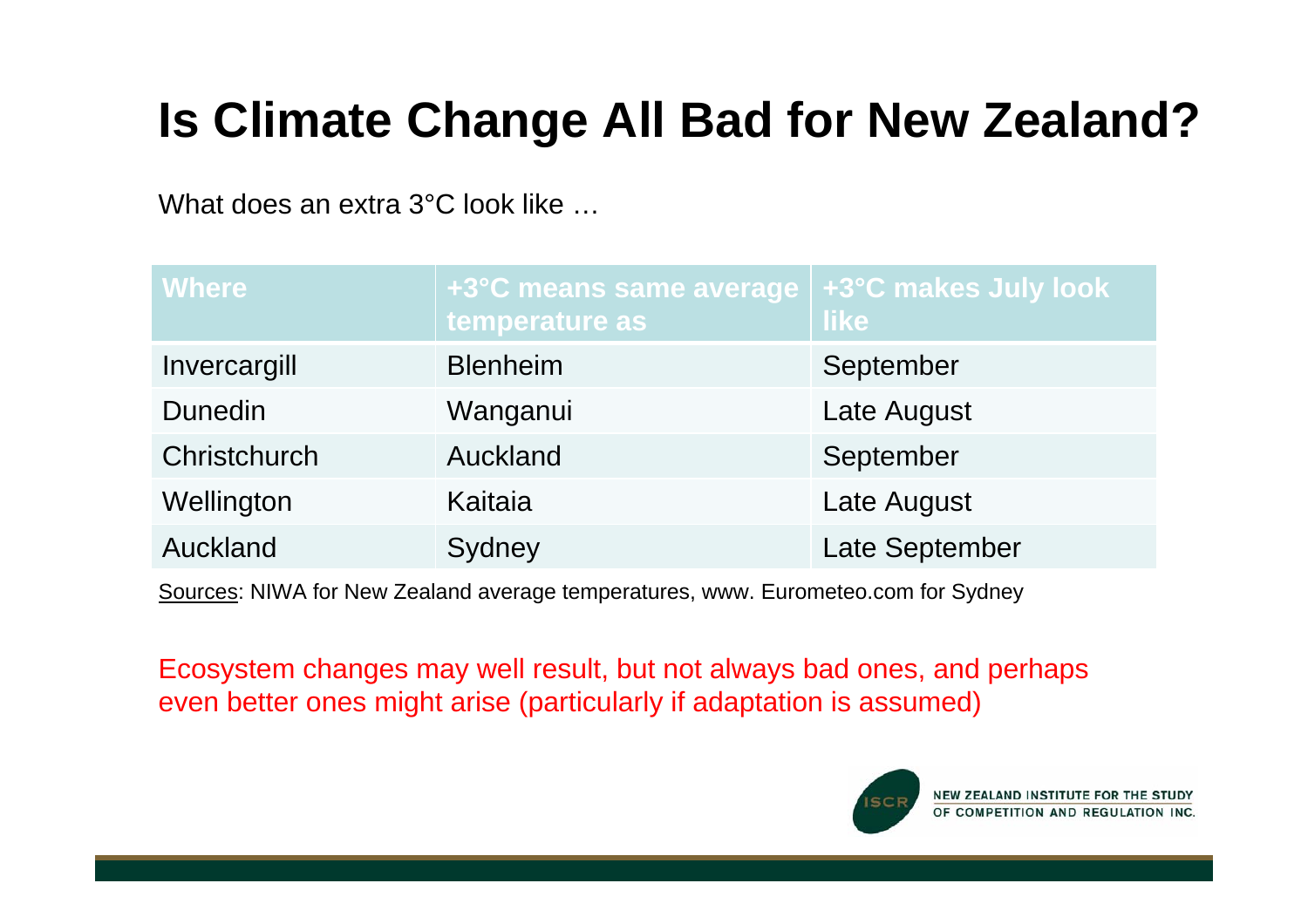### **Is Climate Change All Bad for New Zealand?**



CITY AND NORTHLAND WOULD BE DIVIDED FROM THE REST OF THE NORTH ISLAND BY THE STRAITS OF OTAHUHU, PARTS OF ONEHUNGA AND MT WELLINGTON WOULD BE UNDERWATER MANGERE, OTARA AND PAPATOETOE, PARTS OF THE SOUTHERN MOTORWAY AND THE SOUTHWESTERN MOTORWAY, AND THE AIRPORT

Source: *Metro*, January/February 2008, p. 71



NEW ZEALAND INSTITUTE FOR THE STUDY OF COMPETITION AND REGULATION INC.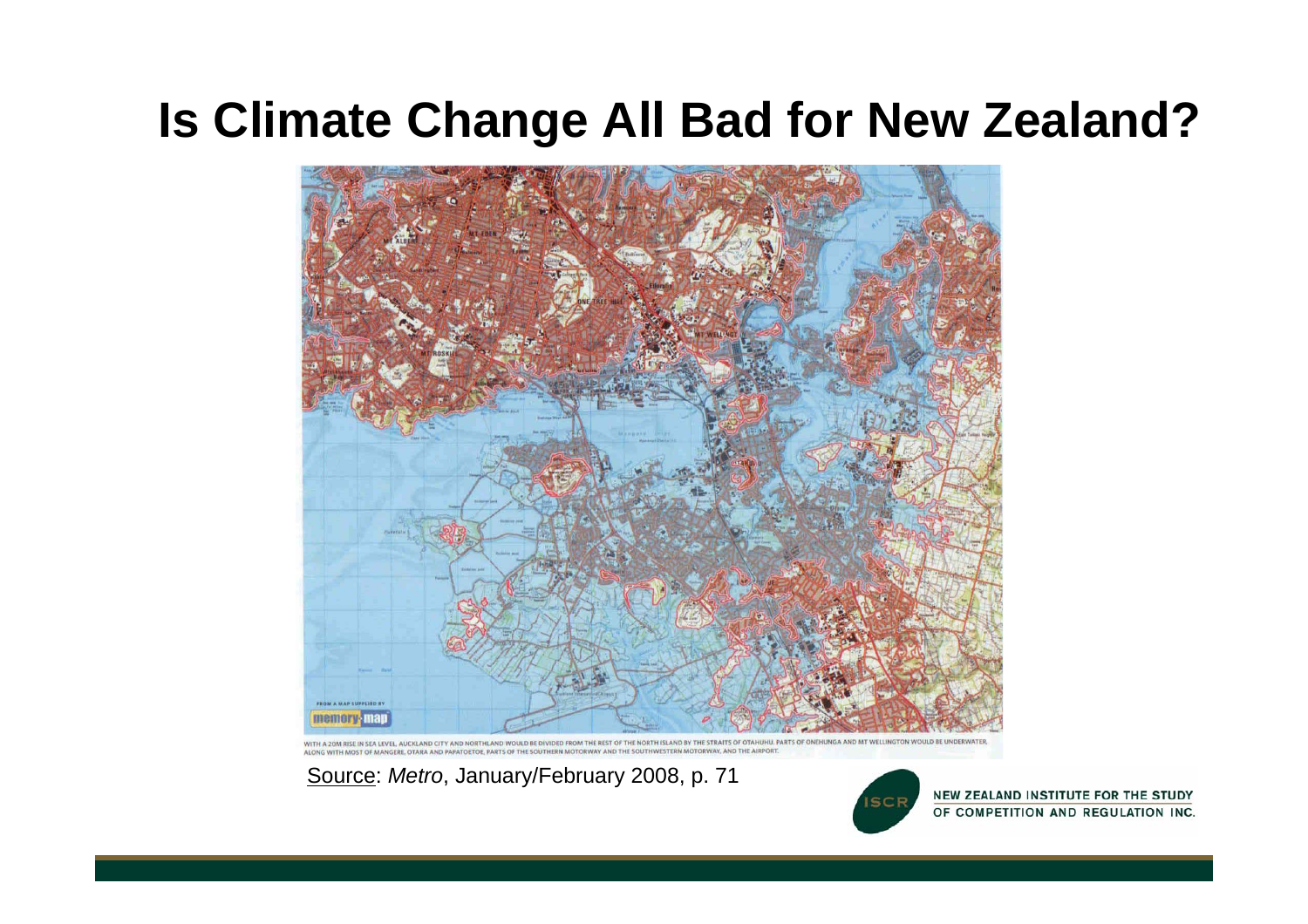# **Can New Zealand Fight Climate Change?**

Highest CO<sub>2</sub> Emitting Power Plants in the World



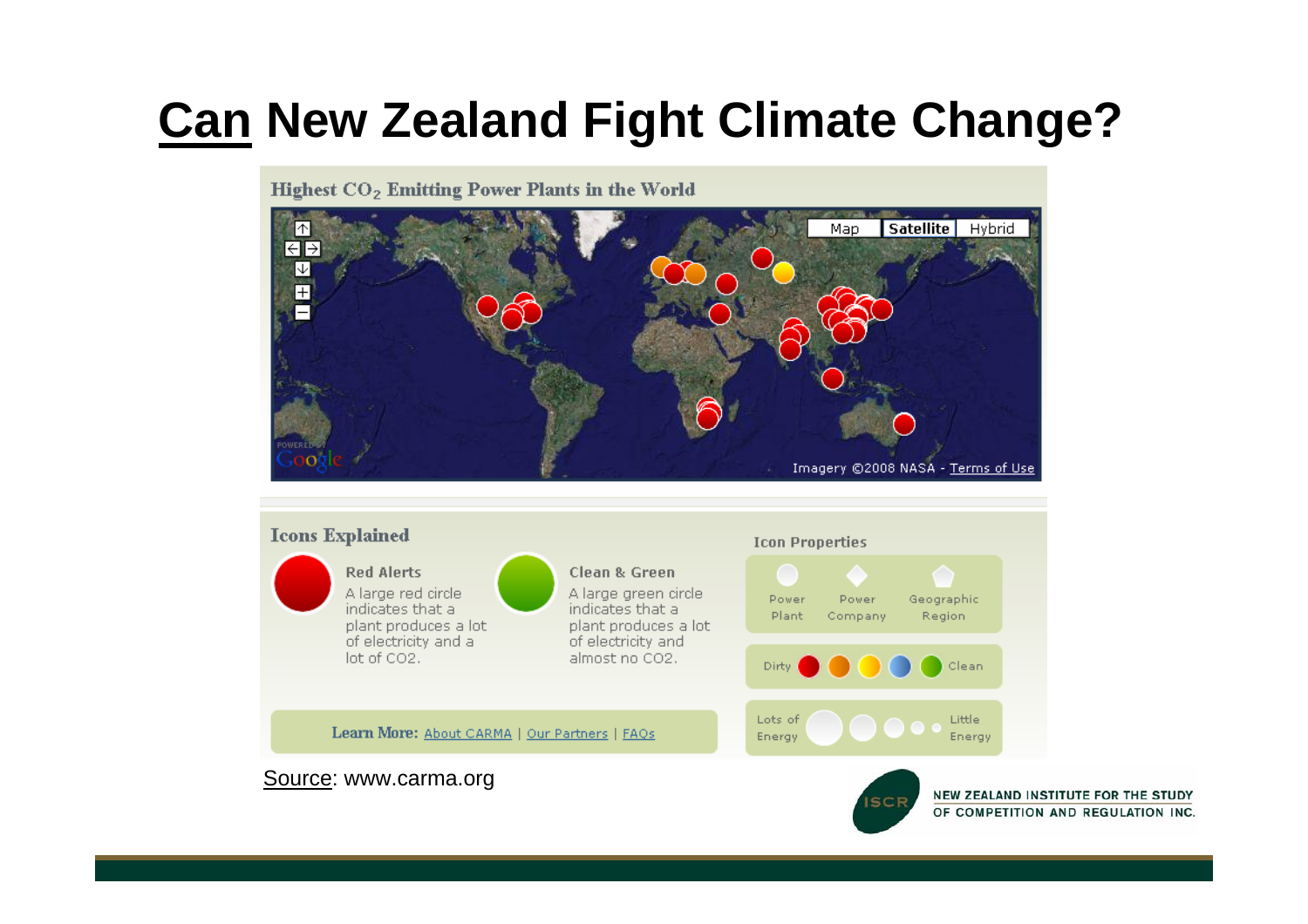# **Can New Zealand Fight Climate Change?**



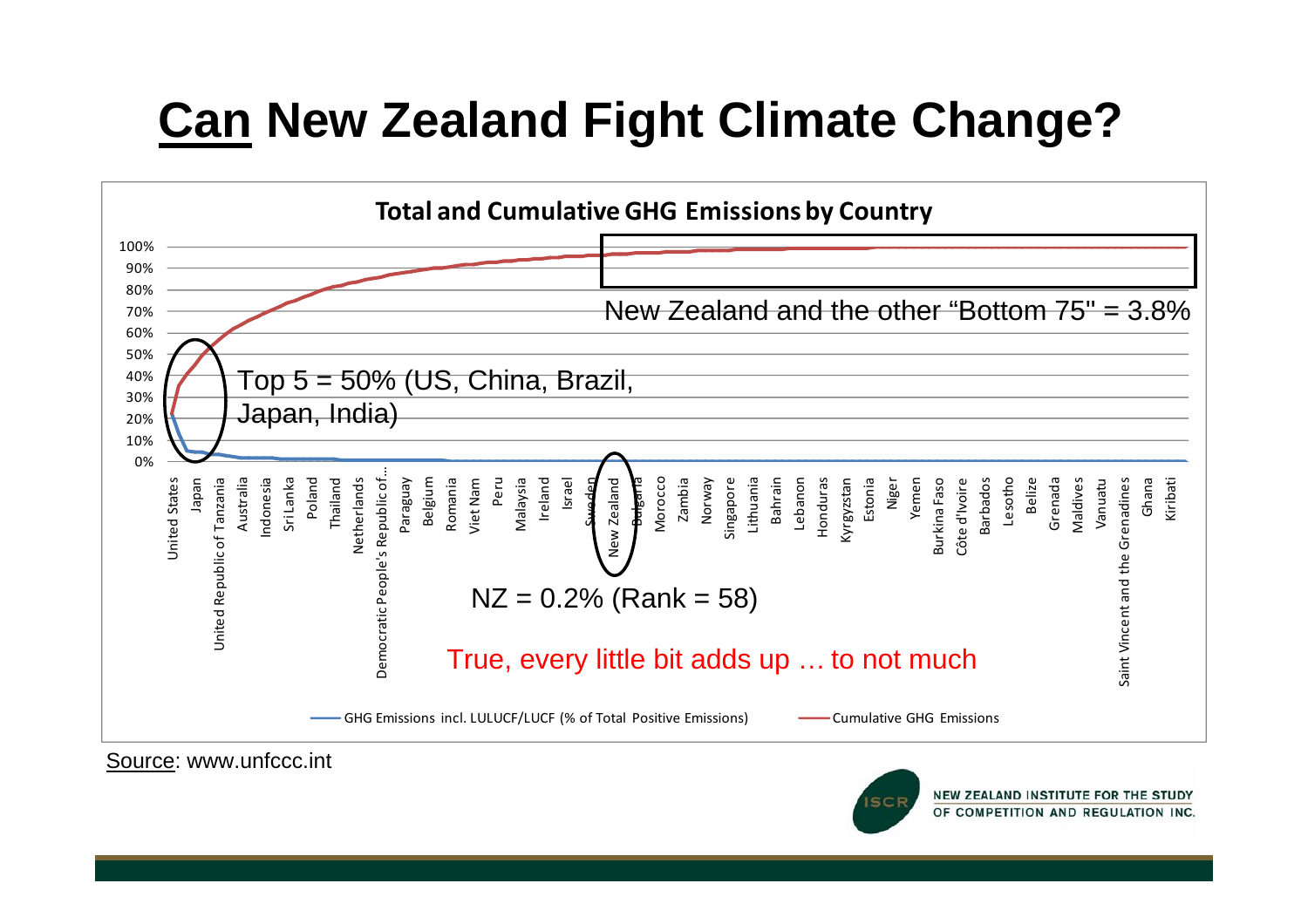# **Can New Zealand Fight Climate Change?**

- $\bullet$  If New Zealand were to disappear overnight it would take China less than 2 months to build enough new coal-fired power stations to replace our annual emissions
- Beijing alone gets 1,000 new cars every day it would take 7 years for Beijing's new cars to equal New Zealand's entire fleet
- Simon Upton: "Only the United States, the EU, China and a handful of other countries can solve [the climate change challenge]" (*Dominion Post*, 11/3/08, p. B5)
- General secretary of UNFCCC: "To design a long-term response to climate change that does not include the world's largest emitter and largest economy [the US] just would not make any sense" (*Dominion Post*, 4 December 2007, p. B2)

Does the climate even know that New Zealand exists???

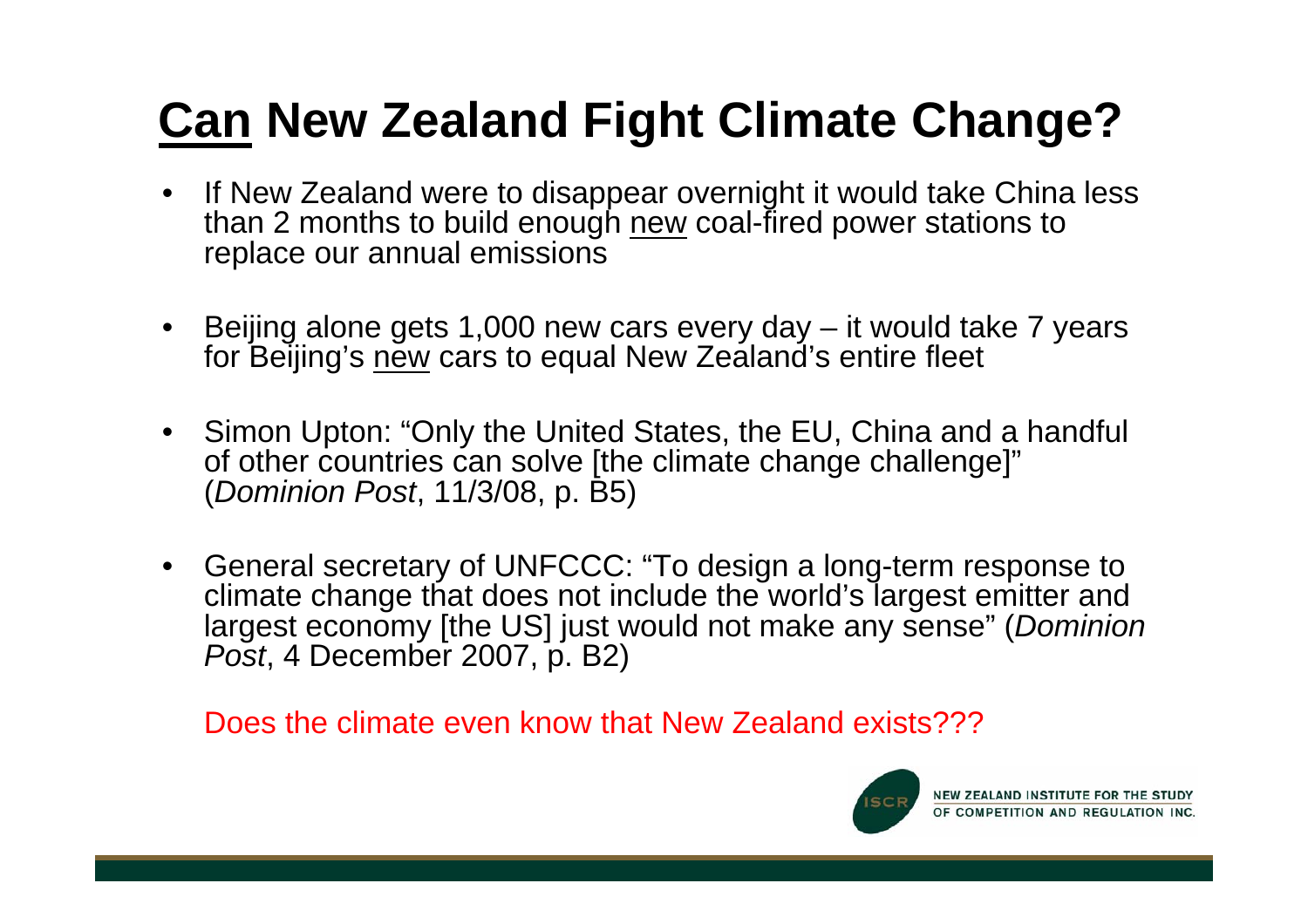- First to the ethical/altruistic considerations:
	- **Links of the Company**  Because we are "rich" we ought to do something:
		- $\rightarrow$  Only if we have something to do (cf 0.2%), and by the way, we are only 27<sup>th</sup> in the world for GDP per capita (at just 29% of Luxembourg's)
	- and the state of the Because our emissions per capita are high:
		- $\rightarrow$  So were Robinson Crusoe's would the climate or anybody else gain anything by him reducing them?
	- and the state of the Because it is the right thing to do:  $\rightarrow$  Is it right or just empty if it is also futile?
	- and the state of the What if New Zealand's ETS just shows China the economic costs of fighting climate change without demonstrating any benefits?

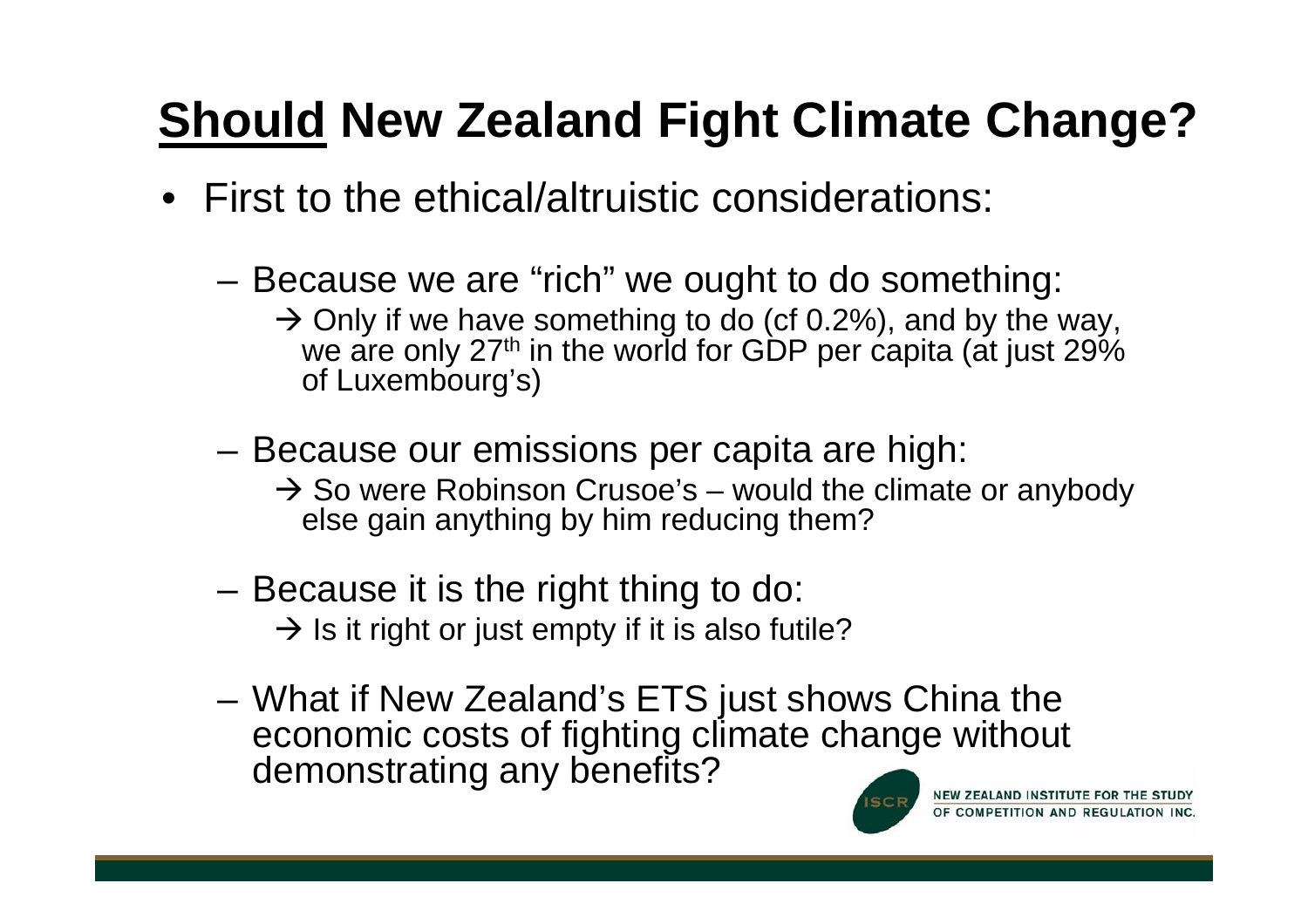

Source: *Dominion Post*, 10 March 2008

The ethical considerations are neither clear cut, nor one way



NEW ZEALAND INSTITUTE FOR THE STUDY OF COMPETITION AND REGULATION INC.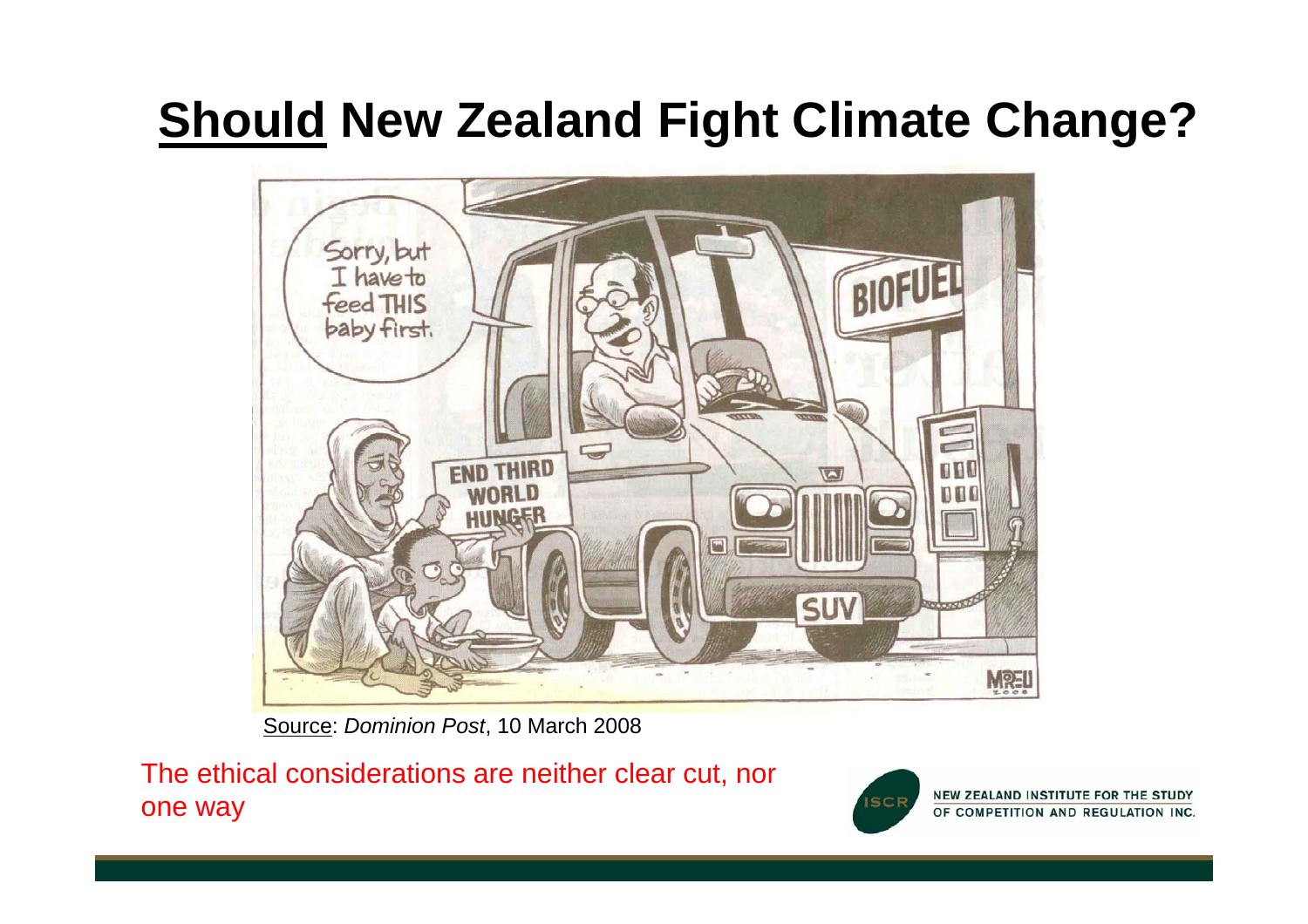- Next to the selfish considerations:
	- and the state of the Our tradable sectors (agriculture, tourism, airlines) need to beat off "food miles" and "air miles"
	- and the state of the But should low-income Maori face relatively higher power bills than low-income non-Maori under the ETS so that Fonterra's farmers can enjoy a branding advantage in Britain?
	- **Links of the Company**  Why can't just those sectors exposed to New Zealand's emissions pay the full costs of their own emissions without everybody else also paying?

Important distributional questions

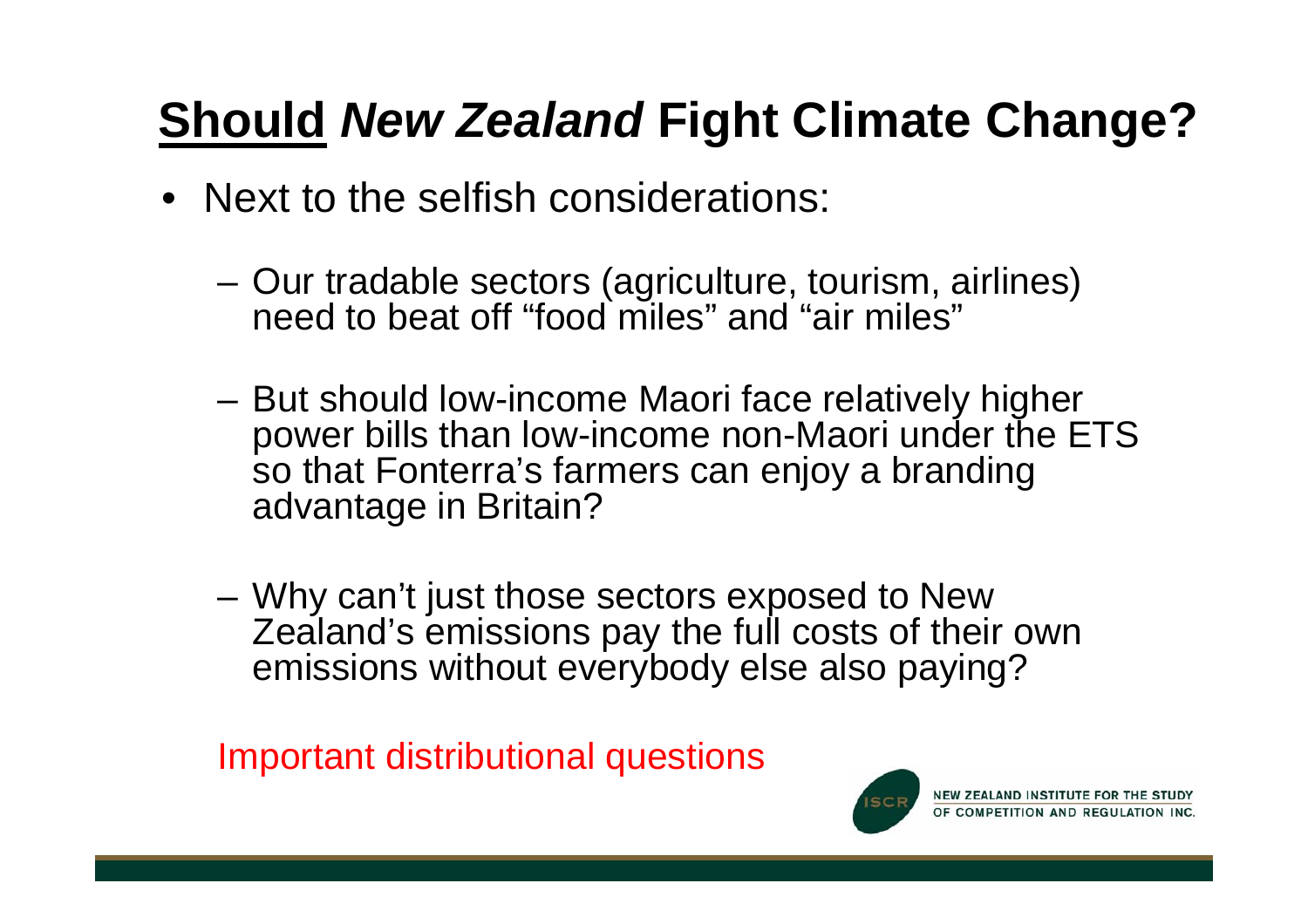





NEW ZEALAND INSTITUTE FOR THE STUDY OF COMPETITION AND REGULATION INC.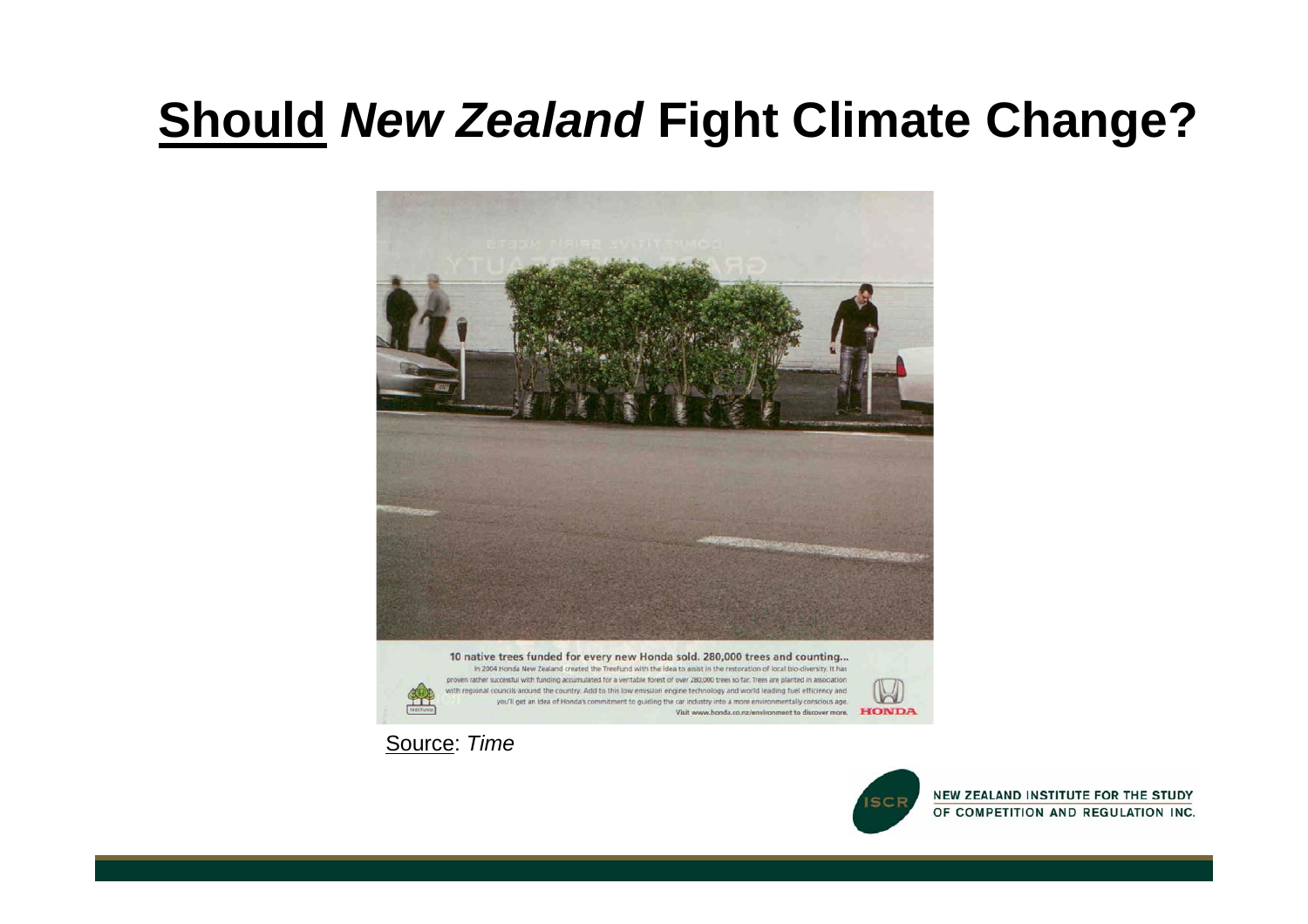

Air New Zealand's domestic travel revolution isn't just about customer comfort. We're also leading the way in developing more environmentally friendly fuel for commercial aircraft.

Air New Zealand CEO Rob Fyfe recently signed a memorandum of understanding with Boeing and Rolls Royce to work on projects ensuring that commercial aviation becomes more environmentally sustainable.

The first step will be the commercial trial of a bio-fuelled, Rolls Royce powered, Boeing aircraft in the second half of next year or early 2009. The Boeing 747 flight, which is likely to depart Auckland, will not carry customers and will be conducted under strict safety standards.

Only one engine will run on a blended bio fuel/kerosene mix and the remaining three will be powered by regular aviation fuel. The test flight will mark another step in Air New Zealand's plan to lead the aviation industry in developing the most environmentally responsible airline practices in the world.

It's hard to believe that, as little as a year ago, bio fuel seemed like pie in the sky to many aviation industry observers. However, technology is moving so fast that it may become viable in a much shorter timeframe than previously thought. We're pleased to play our part in making it a reality. sooner rather than later.

Source: *Koru Review*, November 2007

Bold goal

#### Plus voluntary carbon offsets costing up to \$88 for Auckland/LA

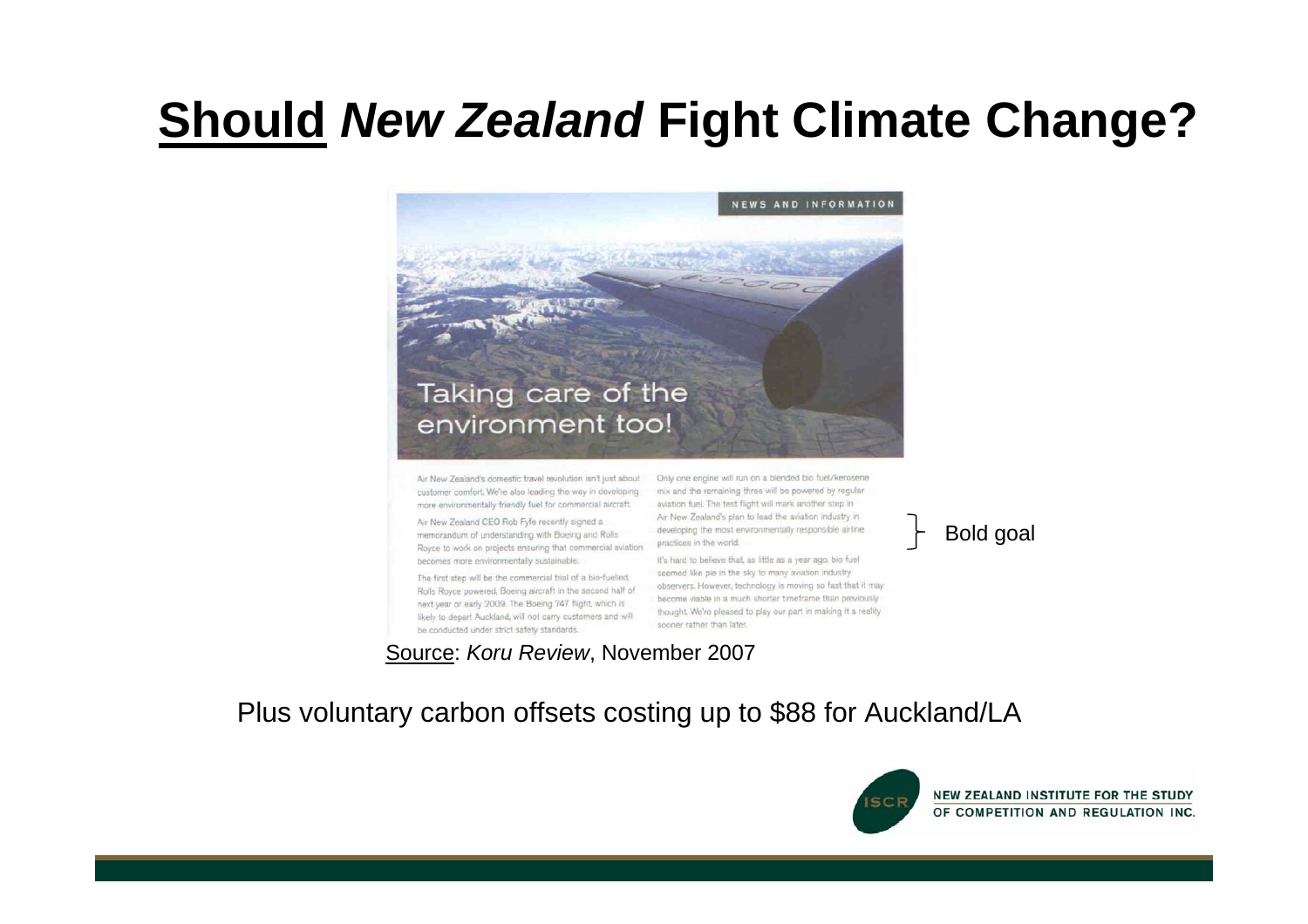How "green" are consumers anyway …



Source: *World Markets for Organic Fruit and Vegetables*, FAO, 2001

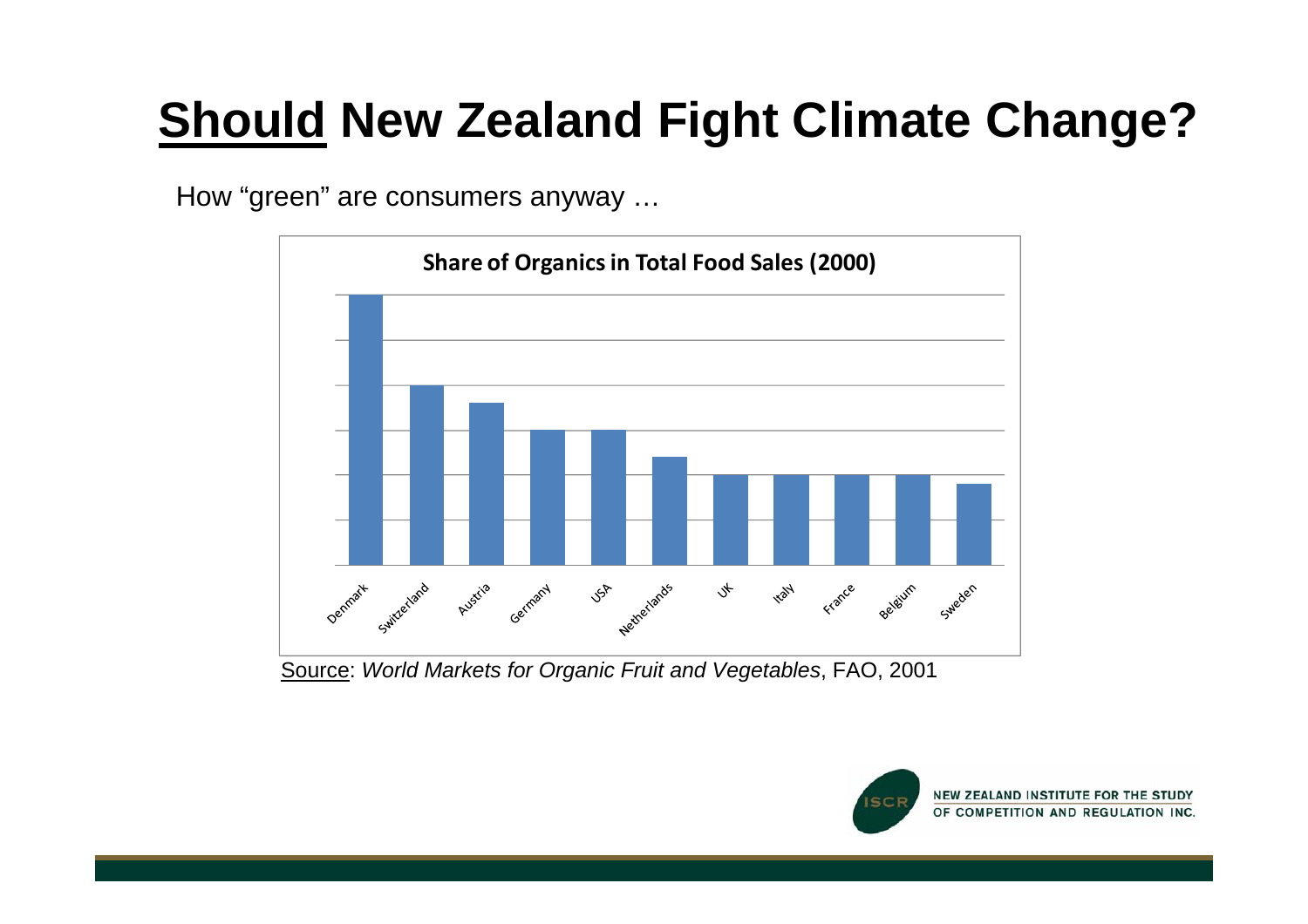But look at the numbers …



Plus: UK research commissioned by the NZ government reported that about two thirds of British consumers knew about "food miles", but half were unconcerned about which country their food came from (and the concept has not made inroads into Continental Europe)

Let's not get too worked up, at least not just yet

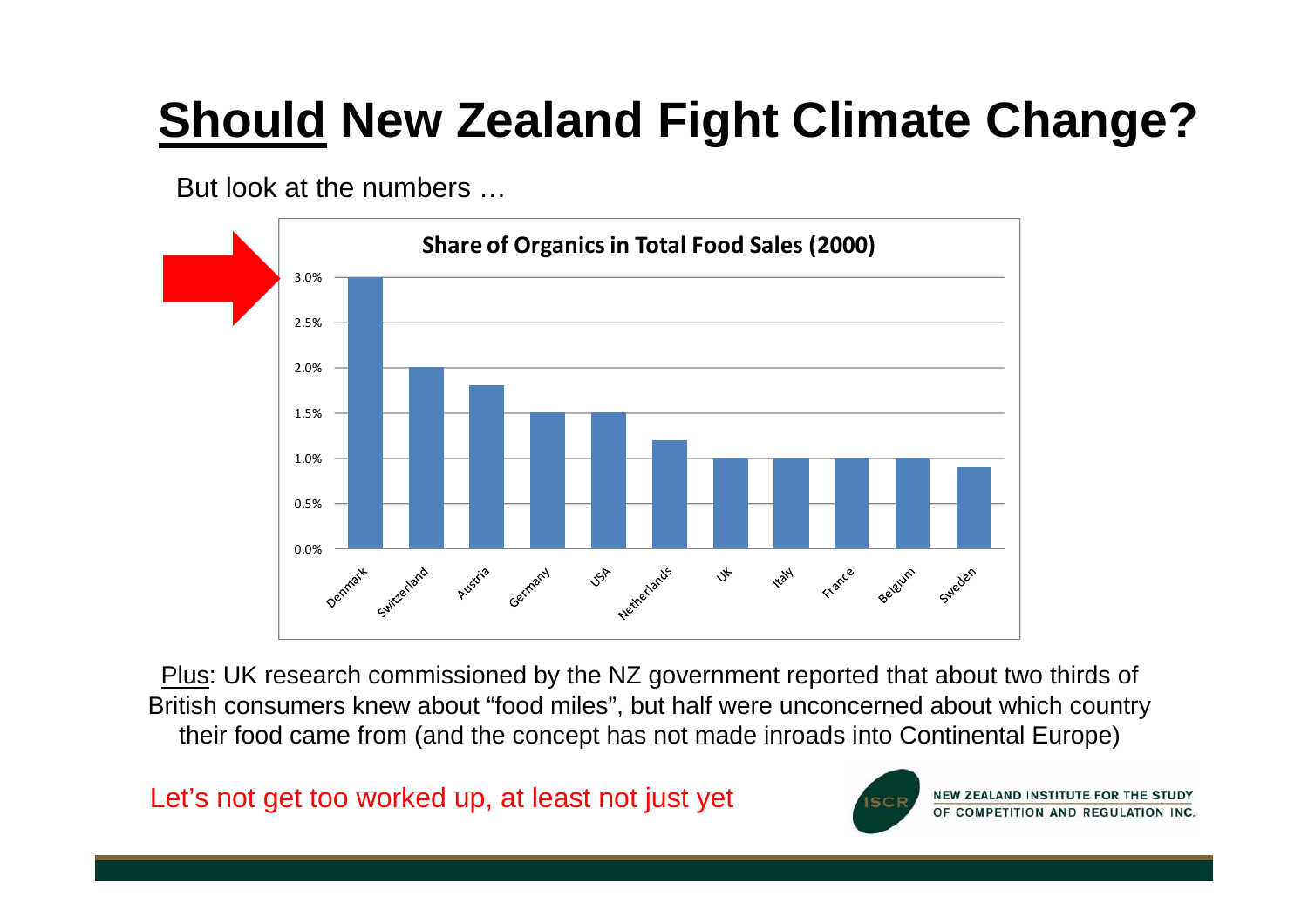# **Can New Zealand Influence the Polluters?**

- • New Zealand can lack diplomatic leverage on substance, but box above its weight on process  $\rightarrow$  maybe we can get stuff done?
- Our "nuclear free" policy hasn't stopped proliferation indeed, New Zealand's stance could now be on the wrong side of the debate
- • China – pollution costs annually amount to 10% of GDP (*Economist*, 15/3/08, p. 13)
- US American Climate Security Act (ACSA) including tariffs on imports from countries that do not price emissions (trade war with climate benefits?)
- •If "peak oil" is true, won't that help fix the problem?

The big players will fight climate change when it is in their interest to do so  $\bm{\rightarrow}$  Can we really change that?

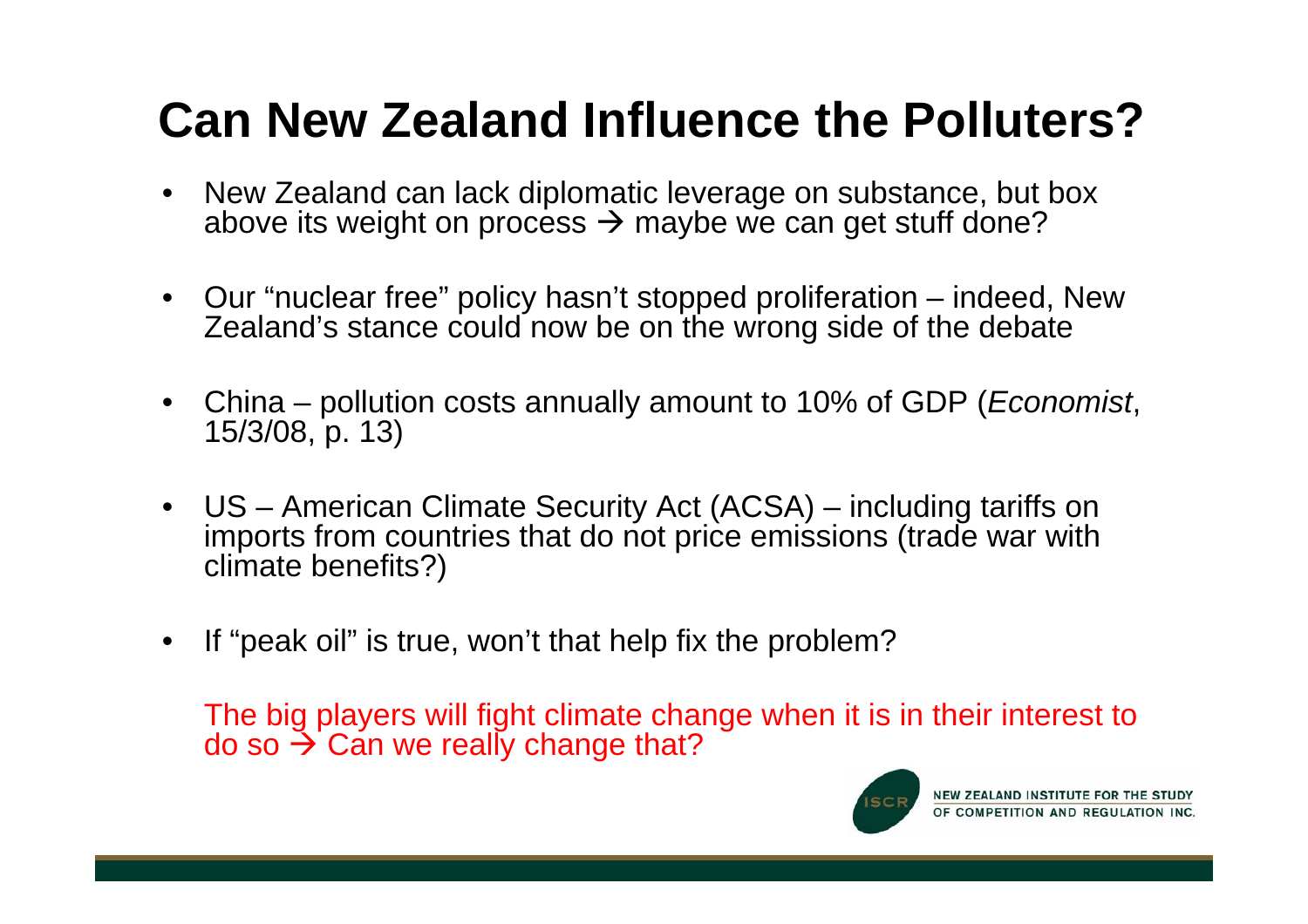# **Won't New Zealand Gain by Fighting CC?**

- Not if it fails to stop adverse climate change, or succeeds in stopping the benefits of climate change
- There may be branding advantages for companies to go green  $\bm{\rightarrow}$  let them pay for it, they keep the benefits
- $\bullet~$  As a nation we might "feel good" by fighting climate change  $\rightarrow$ we should let people vote with their cheque books
- Some core sectors face considerable downside from the ETS (e.g. pre-1990 foresters)

Big distributional questions once again, and considerable scope for people/firms to work out their own solutions for their own benefit